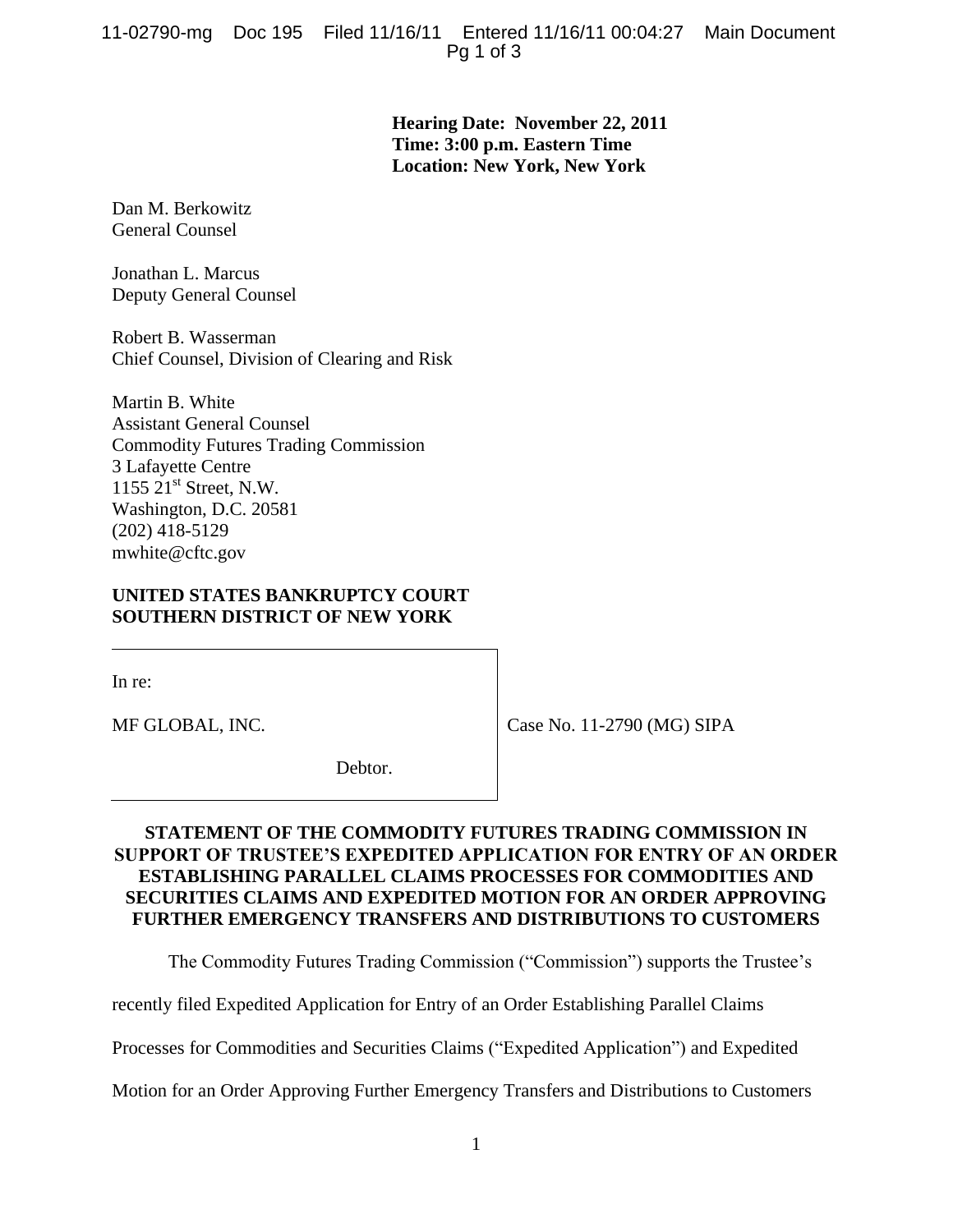## 11-02790-mg Doc 195 Filed 11/16/11 Entered 11/16/11 00:04:27 Main Document Pg 2 of 3

("Expedited Motion"). The requested orders will put in place mechanisms for the prompt initiation of the claims process for MF Global Inc. ("MFGI") commodity customers as well as for the transfer to accounts accessible to such customers of 60% of funds now held in "cashonly" commodity accounts with MFGI. The Commission expects the Trustee to use the mechanisms put in place to move as promptly as is practicable and prudent to determine commodity customers' *pro rata* share of MFGI customer funds, return funds to customers, and place all customers on an equal footing. The Commission notes that the Trustee has advised the Court in its Expedited Motion that it expects to be able to make one or more additional interim distributions as part of the expedited claims process, with a goal of ensuring equal treatment of all of MFGI's customers. The Commission will continue to work diligently to identify and recover all MFGI commodity customer funds.

The Commission believes that the approach to determining commodity customer claims and returning commodity customer funds that would be put in place by grant of the Expedited Application and Expedited Motion would be preferable to the approach implicit in the motion filed by Thomas A. Butler, Jr. *et al.* on November 8, 2011. That motion seeks an order directing the trustee to effectuate a withdrawal or transfer of 85% of the funds currently held in movants' segregated commodity customer accounts at MFGI.<sup>1</sup> The Commission believes, in particular, that the systematic approach to addressing all customer claims reflected in the Trustee's

 $\overline{a}$ 

 $1$  Movants state that the Commission believes that MFGI currently holds approximately 88.4% of the funds necessary to make whole each of its commodity account holders. Motion at 2. That assertion is incorrect. At the hearing before this Court held on November 2, 2011, counsel for the Commission explained "The last number we have [for the shortfall in MFGI segregated funds] is something on the order of \$600 million. But one cannot say that that is the final number." Doc. 63-3 at 20. As of now, the size of the shortfall remains uncertain despite the diligent efforts of the Trustee and the CFTC to ascertain the precise amount.